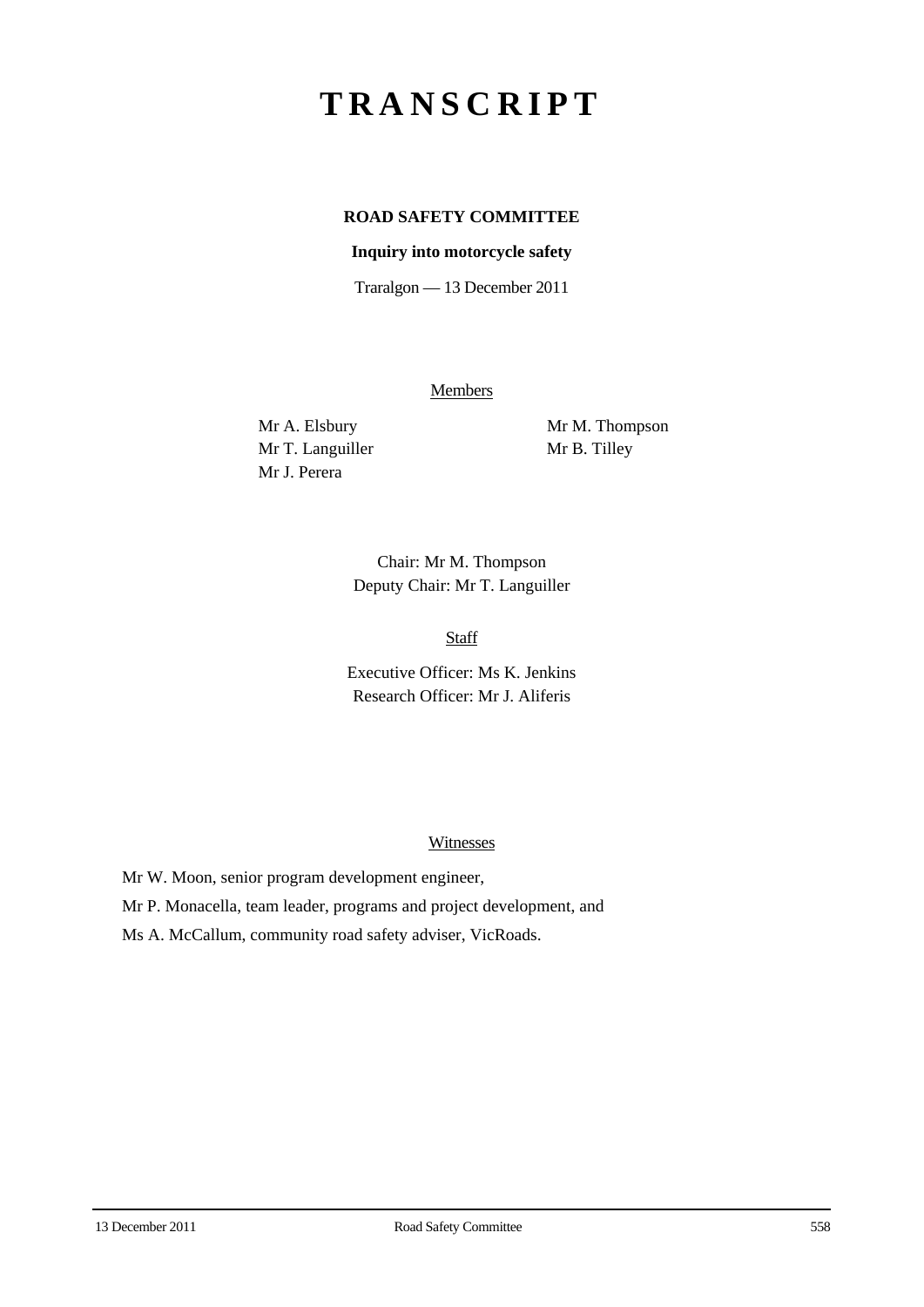**The CHAIR** — I would like to welcome representatives from VicRoads to our hearing in Traralgon this afternoon. Thank you very much for coming along. Ms Alana McCallum, Mr Pas Monacella and Mr Wayne Moon, you would be aware that in the course of our proceedings you will get a copy of the Hansard transcript, which you can peruse and return to us with any typographical matters amended. I have mentioned other groups too. There is the opportunity for evidence to be given in camera as part of our inquiry process. Also if you have any afterthoughts you would like to relay to us, we would be happy to take them on board through the executive secretariat. With that preamble, I thank you for your good work undertaken on behalf of VicRoads in this part of Victoria and invite you to speak to your submission.

#### **Overheads shown.**

**Mr MOON** — This is largely around the work we do under the motorcycle levy program. Perhaps I will start, and it will speak for itself.

**The CHAIR** — How long do you think it will go for?

**Mr MOON** — For 20 minutes or half an hour.

**The CHAIR** — So you would like my colleagues to sit back and watch?

**Mr MOON** — Perhaps, because there is a little bit in it, and then you can have a sort of overview of the whole program. Then when you have that it is probably more timely to ask questions.

**The CHAIR** — Thank you. We will watch.

**Mr MOON** — I will just start with a couple of bits of information and a little bit of statistics, then we will get into the program part of it. In this region we have recorded the highest number of motorcycle crashes in rural Victoria. I need to preface this by saying that we are talking on behalf of VicRoads-managed arterial roads. In his presentation David talked about a couple of the sectors in his operational area. This is a little bit different. Shortly I will show you a picture of what we are talking about.

We think we have an increasing fatal injury crash rate of motorcyclists in the region. That is a graph we have put together over the past 10 years. Up until 2010 it is fairly clear that we have a bit of an increasing trend, even though we are doing a lot of work, which we will explain. A little dip in 2010 concerned us, so we plotted the rainfall figures from the bureau and it was obvious that it was a fairly wet season, which probably correlates to those crashes, we think. We have not got 2011 data, but essentially that is where we are at with our issues in this part of the region.

Obviously viewing all this as the Safe System, which you are probably fairly aware of, there are three key components there in that triangle. I will talk mostly about the safe roads and roadsides in this program, which TAC and VicRoads invest in heavily. There are a few words about the Safe System, but it is very similar to the graph. I have highlighted the third one there, which is safe roads and roadsides, which is where a lot of the focus is with our work.

On to the motorcycle safety levy program, the main feature of that program is to provide funding for on-road infrastructure treatments, so it is really for road safety improvements to the arterial road network, which is what we are talking about. The objective is to reduce future crashes at locations where there have been many motorcycle crashes.

Just aside from that, VicRoads has many other programs that are road safety related. Included in them is the perspective that if a proposal is developed on a key motorcycle route which might be aimed primarily at vehicles and other road users, they need to consider motorcycle-friendly infrastructure, if you like. Even though we have a specific motorbike program, if our other programs are on popular motorbike routes, they should not exclude consideration of the motorcyclists. If you have a main road like this and you have a driveway or a side road, that is the bell mouth, the intersecting component there, which often drags on loose material — gravel and stuff like that.

Back to the motorcycle safety levy black spot program, it is mainly addressed at loss-of-control crashes, crashes on popular motorcycle routes, long routes and intersection crashes. There are criteria for each of those four key components of the program. The two highlighted in red are what we really focus on in a rural area. We also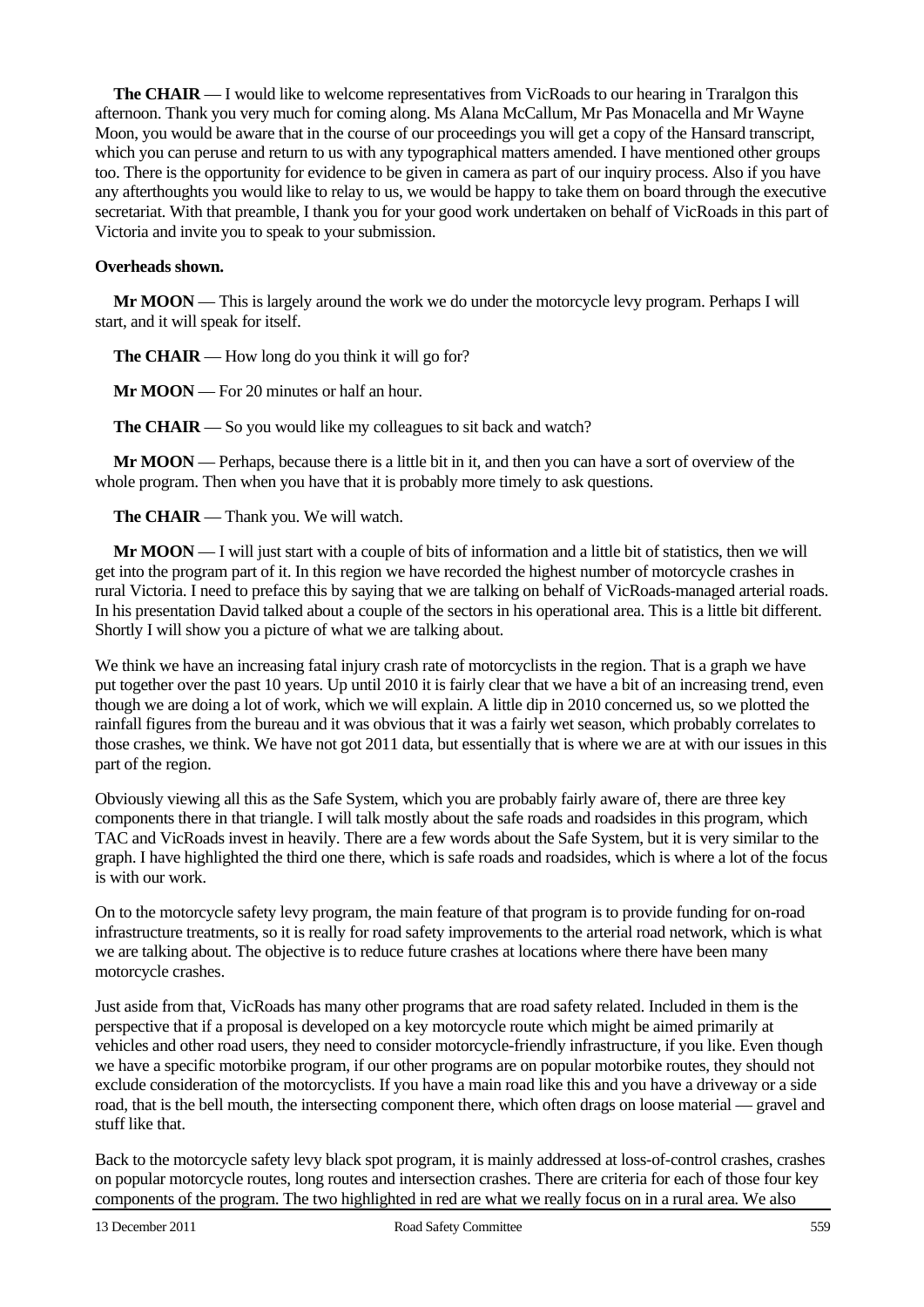include the metro or Melbourne-type areas, but they have more of a focus on metro black lengths and black spots. Obviously there is a lot more urban environment with intersections, but in the rural environment we are dealing with lots of long lengths of default 100-kilometre roads, so rural black lengths and long routes are where we focus in the rural area. When I talked before about our statistics for our region, I was talking about the green section and just arterial roads. Dave Watson in a previous presentation was probably talking about perhaps half that area and including dirt tracks, local roads and arterial roads, so he has different perspectives and different data.

As a snapshot, the motorcycle levy funded projects have been plotted on this map. I will just circle our eastern region area here, so you can see there has been quite a lot of infrastructure work, especially in terms of the Safe System. We are trying to make it safer for motorbikes and their riders. How do we do this? We have a fairly impressive road crash information system which takes the data that the police record — which was discussed earlier — and feeds it into a police TIS system. VicRoads then takes that out and puts it into this road crash information system, which we access and do all sorts of wonderful things with the data. Essentially we continually assess viable parts of the network in accordance with the guidelines to try to work out where to focus some of the funding infrastructure improvements. For example, what we can do when these crash details funnel themselves into this database is plot them on maps. They come up as red dots, and they also have associated details of time of day, dark or wet, male or female, age — all that sort of data that goes with it, which assists us as well. In a simple context, it lets us put that on a road, and we can pretty quickly see if we have issues.

In this case, this is on the Princes Highway. Obviously you have passed through Warragul. It is a popular route to drive up from Warragul to Neerim South, do the loop around through Noojee and drive back down through Willow Grove. Through that circle there is a section where it is perhaps a bit more challenging for the rider  $-a$ bit alpine-ish — and hence they come a little bit undone in that environment. That is where in this case we have to focus some of the infrastructure improvements.

That is what we call a black length. There are different criteria for those. For a long route treatment, this is the Tyers–Thomson Valley road, just out of Traralgon, which runs up to roughly the Thomson Dam area. You can see it is a fairly long length of road, and scattered along it are motorbike crashes. Through the program we can do a long route treatment, which is similar to a black length, just with different criteria.

In the guidelines we have for this program, the things we try to do include improving the site distance and visibility by, for example, removing or limiting the growth of vegetation. These are real on-road improvements we are making. The guidelines include: suitable road surfaces and quality of the road surface — for example, skid-resistant surfacing and removal of rutting and uneven surfaces; good and consistent delineation — guide posts, signage et cetera; removal or relocation of roadside furniture such as signposts that form a hazard to a rider; use of appropriate warning signs; and suitable clearance angles and removal of obstructions. If it is relatively blind around a curve, we can typically remove that wedge of vegetation.

The next in the list is a big one: appropriate barriers which would reduce the risk for motorcyclists where there are immovable roadside objects or steep side slopes, such as rock faces or trees blocking off cliff tops. The next are: sealing of bell mouths where gravel side roads and driveways intersect with sealed roads; and the repair and definition of shoulders, particularly on curves. In doing all that, we also invite a motorcycle audit, because while as road safety practitioners we have a pretty good understanding of what to do and what the needs of all sorts of road users are, we also use a road safety auditor who has had suitable training to ride the route and give us feedback for us to consider in any scoping of infrastructure improvements.

Just as some visual benefits, once we have analysed and understood where some of these issues are, we go to the site and drive the whole road, get out and walk it and assess hazards and locations where we can make improvements. It is quite a long and tedious process to do this. Some areas are quite challenging. If there is a bit of development and you have lots of side roads, it is hard to do a lot with those sorts of environments, but we do try to do our best in those environments.

In the field we sketch up relatively crude design intentions, including where we will put the barrier, where the drain will be, the location of chainage et cetera, so that we take it back to the office and start progressing it further. It eventually becomes a relatively crude design map. The lighter colours do not show up that well, but the lighter colours are the length of new guard fence and the darker colours are the existing guard fence that we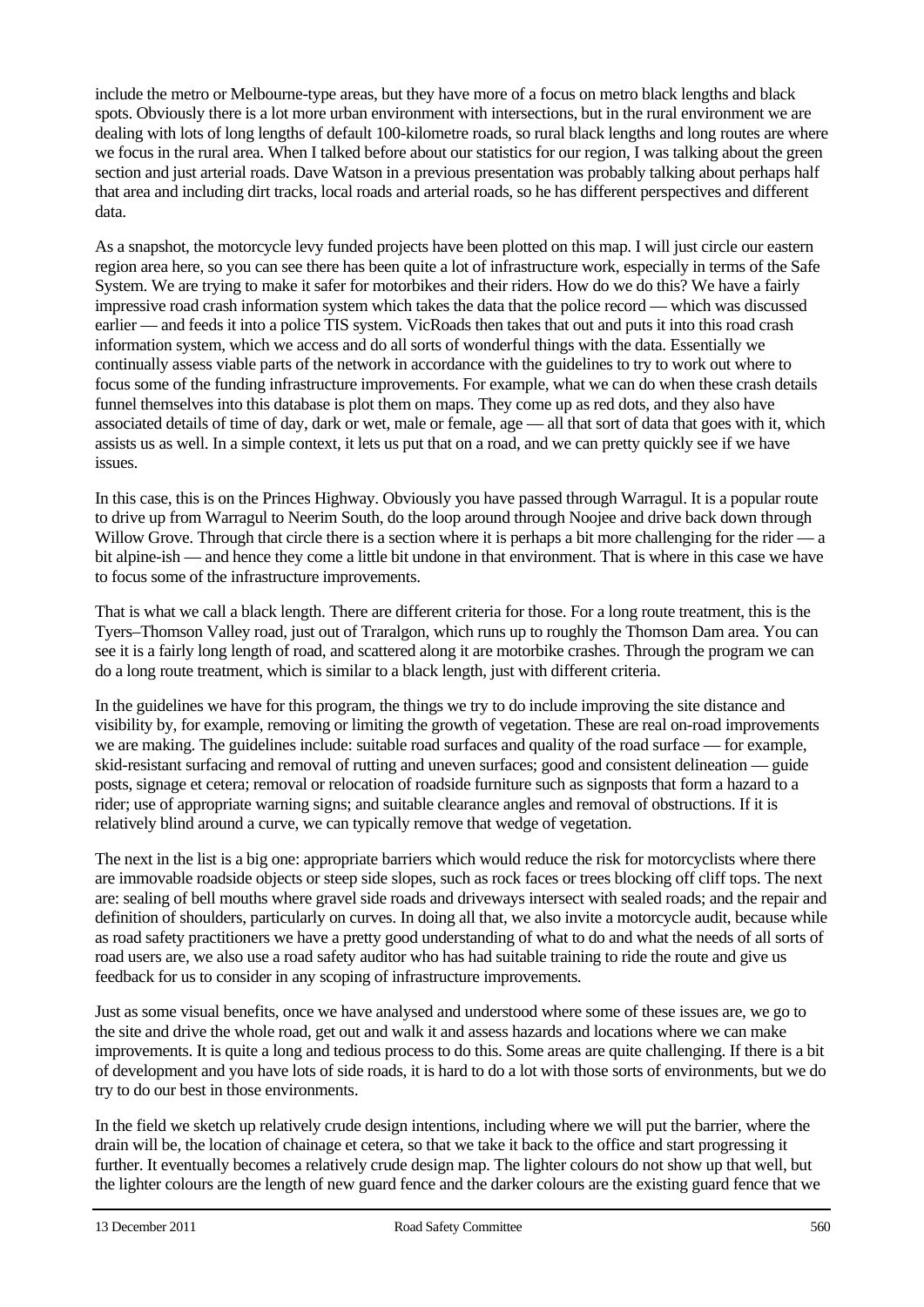might enhance for further motorbike protection. From scratch we have come up with a crude concept design of where we would do infrastructure improvements for motorcyclists. It is not just barriers; there is a whole range of other stuff like we have just discussed — bell mouths, guideposts and so on — so it gets a fairly big lick in terms of infrastructure improvements.

What we have done in this region is add a bit of value to this in that we picked up that Peter Bellion did a presentation a few years back, and I have snapped a few key components out of that presentation. Riders are likely to exceed the speed limit in country areas; key ones are on left-hand curves and on roads with downhill grades, and it is particularly if they have a traffic infringement history, which we are not that privy to. The top three are of interest to us. Some of the other bits and pieces of his presentation were that over 12 months they studied 47 crashes. Obviously they were fairly significant ones, with most being fatal. Fifty-two per cent of the riders were older, and again the left-hand curve business came up. I will show you what we have done on some of these scoping projects. I suppose you should know that nearly all were involving excessive speed.

**Mr LANGUILLER** — I am sorry to interrupt, but could you go back to the previous slide? When you talk about being 'likely to exceed the speed limit', what does that mean? Is it beyond the limit you provide signage for — that is, illegal speed?

**Mr MOON** — That is what it is saying; it is about exceeding the speed limit. To go back a little, riders are attracted to our region because it has an environment where there is lots of open road and there is a mixture of long straights and relatively inviting geometry, where they can get the curves. It gives them a bit of a challenge, I suppose, and it is an attractive region for riding. We have been to these locations and stopped in the local hotels and asked whether they get a lot of riders, and they say, 'It's motorbike heaven on weekends'. They get groups that come through, and they are largely pretty responsible. They have meals et cetera. Outside of those, though, there are the risk takers and those who are just not alert enough, but the numbers bring some of the risk as well.

This is an example on Mount Baw Baw Tourist Road of this left-hand curve issue. Obviously it is a left-hand curve. You can see where the police have put down the yellow paint and the rider has gone straight through the curve and collided with the rocks. That is looking from the other direction. He was coming up the hill; it was not down the hill in this case. He has gone through and hit the rocks where that black arrow is there. It was fatal. Part of the treatment is that we obviously identified this curve, as well as others, and we have put this barrier here with an infill underneath, which is very important for riders. Without the infill underneath the uprights of the posts form another hazard. This rub rail around the bottom is quite an effective tool to reduce the severity of their injuries.

**The CHAIR** — So the idea is that if they hit the rail, it will have less of an impact than if they go into the cliff face.

**Mr MOON** — Absolutely, yes. It is relatively a lot less impact. Firstly there is an angle there to deflect them. It is relatively smooth, so they are not going to get caught on the rock face and snag up et cetera.

**The CHAIR** — Is there much give in the rub rail?

**Mr MOON** — Not a whole lot, no. I suspect there would still be injuries, but the intent is to reduce the severity of the injuries.

**Mr ELSBURY** — It is supposed to deflect, not so much impede.

**Mr MOON** — Yes. There is only so much you can do. On that photograph I will also get you to note the end treatment, which is not strictly part of the guardrail. It is sort of a frangible end arrangement. While we were doing this project it was clear to us that our guidelines and design details did not allow us to complete the infill towards the end there. We have still extended it past the worst hazard area, but through this project we worked hard with our design area and came up with an arrangement to fill it in as well, which I will get to a bit later on, but it is worth observing the little tail at the end there. Normally for vehicles that is not an issue, but for motorbikes we found some benefits in pursuing further detailed designs to find a solution to that. The arrow obviously points to where the impact occurred. That is relatively well protected now, as are a lot of other components of that road.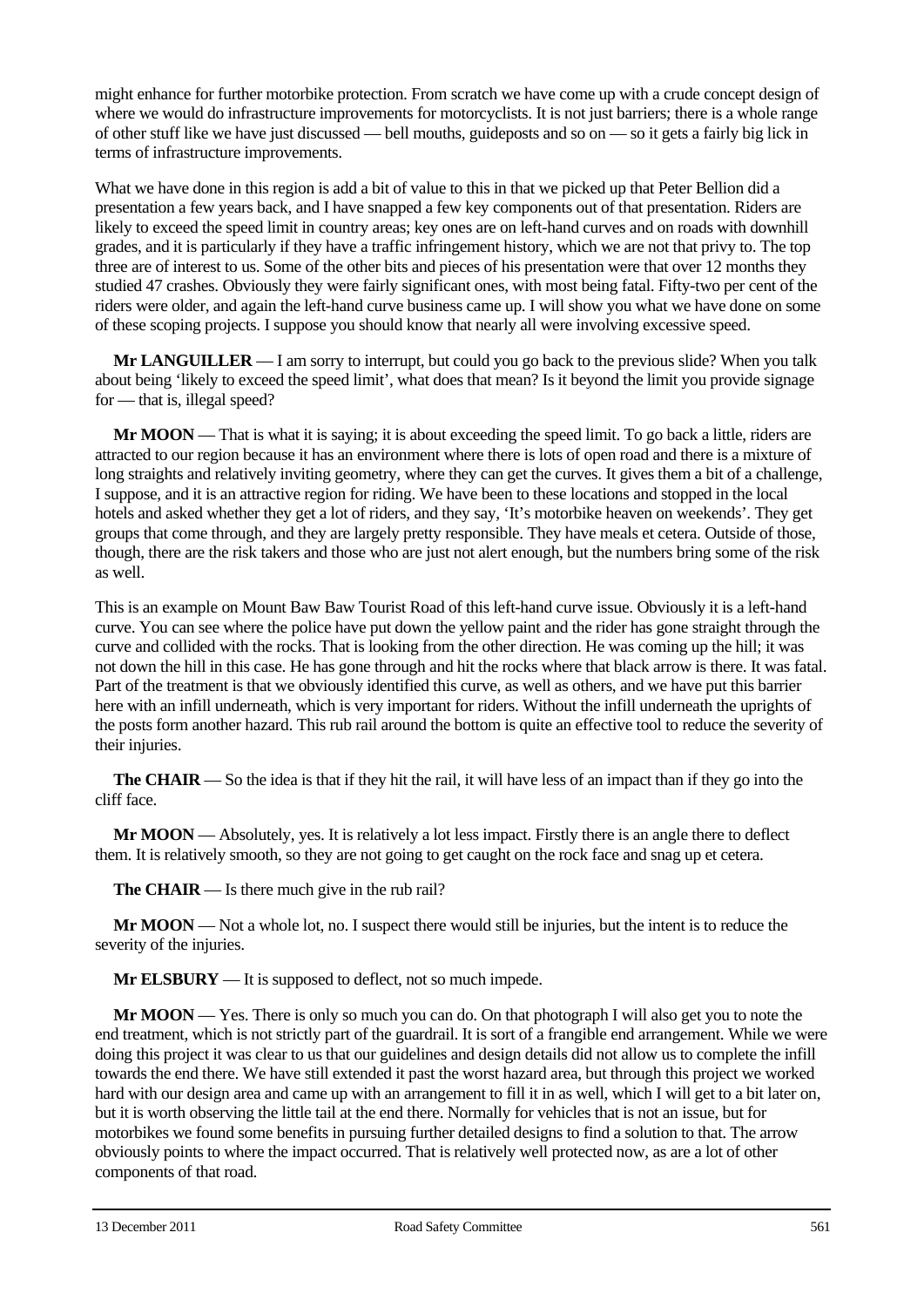Here is another example of a different section of the same road. The light does not help us, but under the barrier around that left-hand curve we have infill.

**Mr LANGUILLER** — What would be the cost of doing that, if you have any knowledge?

**Mr MOON** — The barrier itself is about \$100 a metre. With the infill underneath it is probably another \$70 a metre. It is probably \$170 a metre.

**Mr LANGUILLER** — How many metres would there be?

**Mr MOON** — I do not know exactly. That could be 150 metres. Each curve is different, so you size it up for the radius of the curve. These projects probably amount to \$600 000 in total.

**Mr LANGUILLER** — How many curves of this kind would you have in this region? Is it possible to know?

**Mr MOON** — It is countless, almost.

**Mr LANGUILLER** — Doesn't your system allow you to identify how many there are with particular angles?

**Mr MONACELLA** — No. We have just tried to identify the highest risks of all those curves by starting with the left-hand curves and where crashes have happened. Each road would have numerous locations where there would be similar curves.

**Mr MOON** — Also, we focus our attention mostly on popular motorbike routes. There are probably thousands of curves like that outside of popular motorbike routes that do not really catch our eye. It is where the riders like to go for various reasons. There are nice places like Noojee along the route. They are attracted to these routes for particular reasons, so we have a fairly good idea of where they are. That leads us to the roads, and then we tackle the high-risk curves.

This is another left-hand curve, a downhill one. There is a new barrier with infill underneath it. It is quite an expensive treatment. Some barriers are too low, and the intention of this photo is to show that we have lifted the barrier higher. You can see the post going into the ground. There is a little spacer post in between that and the barrier. The idea is to lift the barrier up to fit the infill underneath.

**The CHAIR** — What does 'Abraham blockouts' mean?

**Mr MOON** — That is just the term for that middle component that sits in there to lift them a bit higher and allow us to fit the motorbike rub rail underneath.

Here are some different views. There are two styles of the infill underneath. One is a galvanised plate that sits in there, and there is another product on the market now that is called a poly buffer. It is an inflated polyethylene-type product. It is probably a softer material, but it still serves the same purpose of essentially stopping riders travelling off the road and into hazards.

**Mr LANGUILLER** — How does that compare in terms of cost with the wire ropes?

**Mr MOON** — Wire rope is on its own of a similar cost to guardrail. They are both about \$100 a metre.

**Mr LANGUILLER** — So they are about the same cost?

**Mr MOON** — Yes.

**Mr MONACELLA** — But without the infill.

**Mr MOON** — Yes. The infill does not really work on wire rope. It works quite well, obviously, on guardrail.

**Mr LANGUILLER** — So it is about the same cost; is that what it is?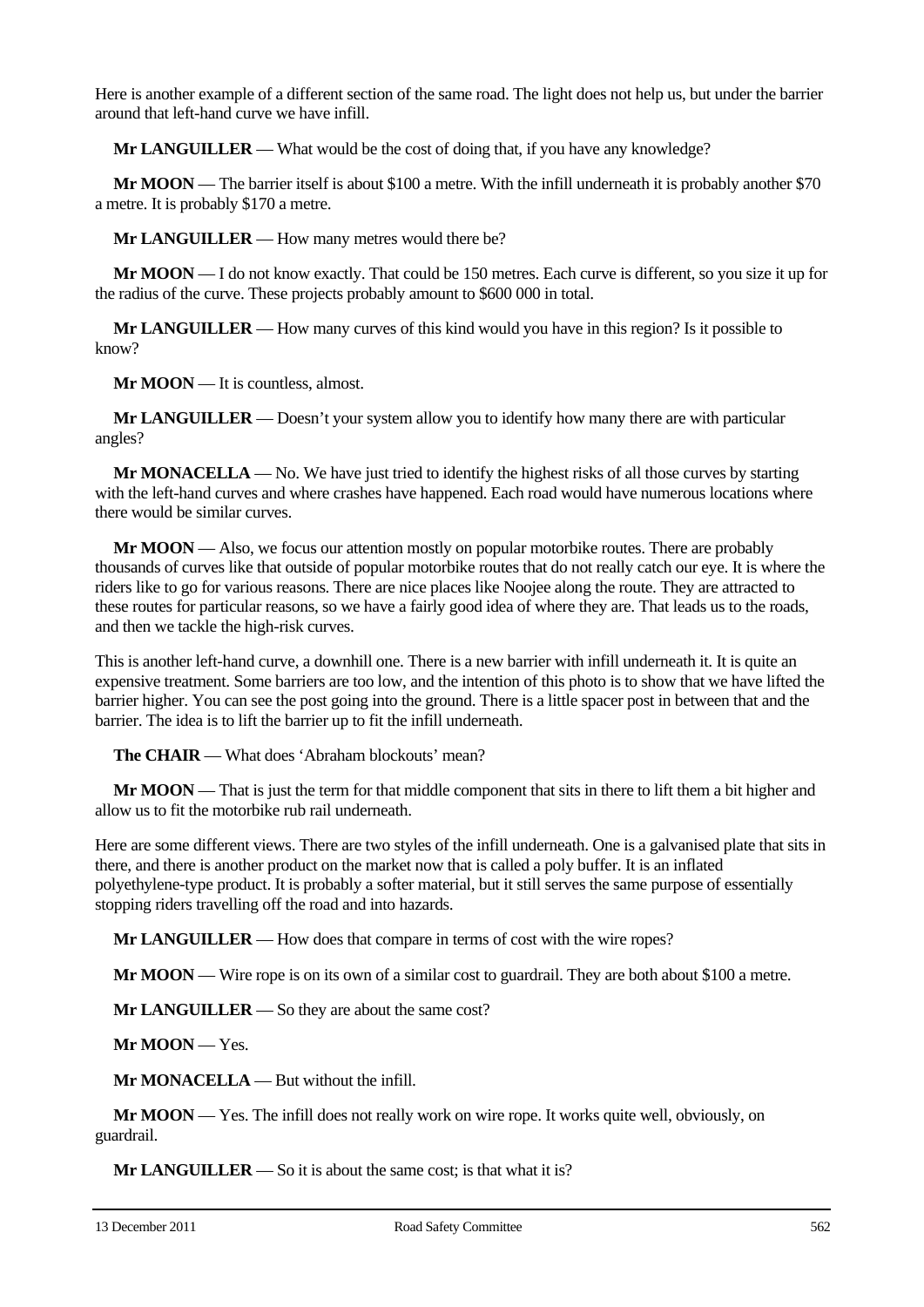**Mr MONACELLA** — For the raw product, the guard fence versus the wire rope, it is essentially the same cost.

**Mr MOON** — The photo on the right is that end arrangement of a barrier. We have made special efforts for in the last six to eight months to design a way for that to fit on that end treatment, which also adds extra protection to riders. Before that there was no real design. Within our VicRoads system you need design approval to put these things on. They have got to be satisfied it is going to work. Before the last six to eight months there was really nothing to fit under that. To our credit locally we have pursued that fairly rigorously with our design people and have an improvement for that end treatment.

When we build these things we also do surveillance during construction. Obviously we will go out and take photos like we have and just be sure our contractors are installing it as we require.

These are some more photos of the different aspects of treatment. We put these things in culverts under driveways, and that is a driveable private end wall. There would have been fairly undesirable pipe just there before with a fairly blunt arrangement. If a rider or even a car, for that matter, would impact that, it would be fairly severe, where in this case -

**Mr ELSBURY** — It would rip your suspension out or something like that.

**Mr MOON** — It would snag on it and cause fatals. It is quite serious, so we pick the high-risk ones, and we install these driveable end walls that would just deflect a vehicle or a rider of a bike over those.

In the photo on the right — it is not the best photo — we sealed bits and pieces of shoulders and curves that we think are issues, and obviously bell mouths and driveways, but we did not have any good photos of those here.

We also do signage improvements and increased delineation. The photo on the bottom right is one of a fitting linear curve that did not warrant, in our view, any barrier, but in this case we have hit a fairly healthy treatment of guideposts.

The yellow sign there with the '45' on it is not a standard VicRoads treatment. You see a few of those on the Great Ocean Road, but typically we put that '45' well in advance of the curve, and it probably still is, but in these cases we have put them at the curve as well to give some extra advice to a rider. It is not a normal treatment, but it is something we are trialling on motorbike routes.

Again, that sort of treatment on a guardrail would end up like that. It does create a few issues for us. Obviously that sits down at ground level, so we have got a few maintenance challenges now once we have done that. Again, we will feed those back into our system to try to make some improvements on how we better install those to deal with maintenance.

Another observation we made — a very minor point — in that little circle bit at the end of that guardrail is that it is filled with these pipes in a vertical view. We thought if they are going to stay there, we need to probably clip them in so no-one goes and knocks them off and steals them. There is no relationship to how it functions, but there are some minor improvements.

All of that flows on into, say, new designs like that that we can apply around the state. With some of these things, as road safety practitioners — that is what we are employed to do — we get the teeth right into it. We can make improvements like this and feed them back within each of the regions around the state so they can be applied elsewhere.

Some of the suppliers, like in this case DM Plastics, are quite interactive with us. They have obviously got an interest to sell their product, but equally we have got an interest to make it better. If we say, 'Can we do this? Can that work?', they will do some work on there, and then they will come back and we might say, 'Yes, we will approve that as a design', and it flows through to stuff like that. Some of it works pretty well.

Another overview of another job, so you get the perspective of what we do with this infrastructure levy money, is that there is a project that we scoped a couple of years back which is about to commence in February next year. Again, it is on a motorcycle black length. This road is what we call Bunurong Road. It is between Inverloch and Cape Paterson, which a very popular motorbike route. There is some beautiful scenery and some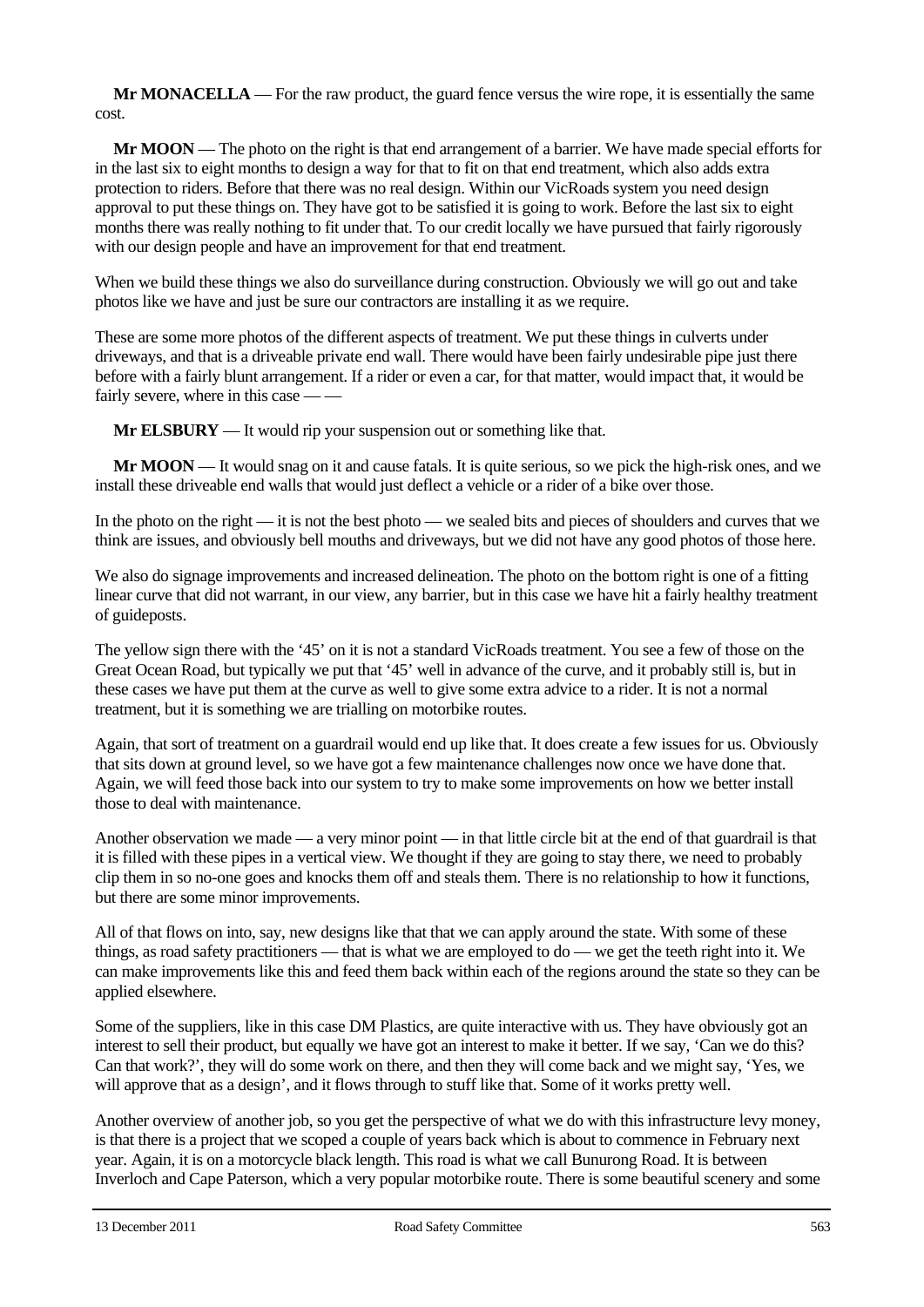nice curves in the road. It generated I think five motorbike crashes within a five-year period, which is what we would use as the window to look.

That has eventuated into a project which is to start early next year. The project is designed to reduce the risk and severity of motorcycle crashes on the road. There were five reported motorcycle crashes in that five-year period. Some of the treatments along that road, just in a snapshot, are installation of motorcycle barrier protection systems to new and existing guard fence — there is existing guard fence that we will provide that infill underneath, plus new stuff. Obviously the installation of guard fence at high and medium-risk areas with motorcycle barrier protection. The installation of new and replacement of damaged signs, edge line marking, removal of hazardous vegetation to improve sight distance, and sealing up the start of some gravel roads, driveways and pull-over areas that meet Bunurong Road so gravel does not spill onto the road. There is the installation of new and replacement of existing steel guard fence reflectors with plastic ones that reduce the risk and severity if a rider hits them. Obviously for specific motorbike routes we have plastic reflectors that we sit on the guardrail instead of perhaps some other stuff that might be less forgiving in another environment.

**Mr LANGUILLER** — So you are not doing any wire ropes there, are you?

**Mr MOON** — No. Obviously most of the traffic will benefit from these works through the enhanced roadside safety. I suppose to that point I have just given an overview of the infrastructure-type component of our work. We do not just do motorcycle works; we also work on run-off-road car crashes on highways et cetera, so our road safety scope, if you like, covers a lot more than motorcycles, but part of our work is the motorcycle program, and that is an overview of the type of infrastructure improvements we keep ourselves fairly busy with.

This is a bit of a guiding document — a fairly high-level one — which was issued in 2009. Throughout that there are quite a few sets of goalposts, if you like, which we can measure ourselves against. We have done that here. We have identified quite a few areas where we have met different goals that were identified in that document. I have not included any details in this presentation, but it is a bit of a key document that was put together in 2009.

I suppose further to that, in relation to what we do in the region we have a reasonable degree of autonomy. Because we have a bit of an increasing issue with motorbike crashes, obviously we have got these infrastructure improvements that I have just summarised and we are going to continue with. We are also working with police for perhaps a targeted enforcement program which requires funding from within the police system and support from us. That has not got off the ground yet, but Dave Watson is working closely with us in a planning phase, if you like.

Another treatment we have is speed limits. But we need to review and apply those fairly carefully, and that is still in a planning phase, if you like.

**Mr LANGUILLER** — Can you elaborate on that, please, on the speed limits one? What is that you are reviewing?

**Mr MOON** — I might come to that shortly. There is a slide that is better to talk to, if that is okay.

**Mr LANGUILLER** — Okay. Thank you.

**Mr MOON** — Obviously maintenance is a key area that is brought up quite commonly, and Dave sort of covered education in his earlier presentation. Obviously, as we do all the time, we monitor the current status and the outcomes of the work we do. That is what we do all the time — monitor with the crash data where the issues are.

This slide would be a good one to talk to in terms of speed. Here are some of our evaluations and monitoring of crashes, which I think we are quite good at. In a very simplistic form here we have identified that in some routes, which are relatively low volume between two local towns out in the countryside, we get a change in geometry there where we get probably what I call crash clusters. Apart from infrastructure treatments, we also wonder what other treatments are applicable, and I guess speed reduction is one. That is still being considered and reviewed as an option. It is something we are able to do and would not be too detrimental to travel times because the geometry is fairly tight. It is just in its early stages and we are just thinking about an option for reviewing that.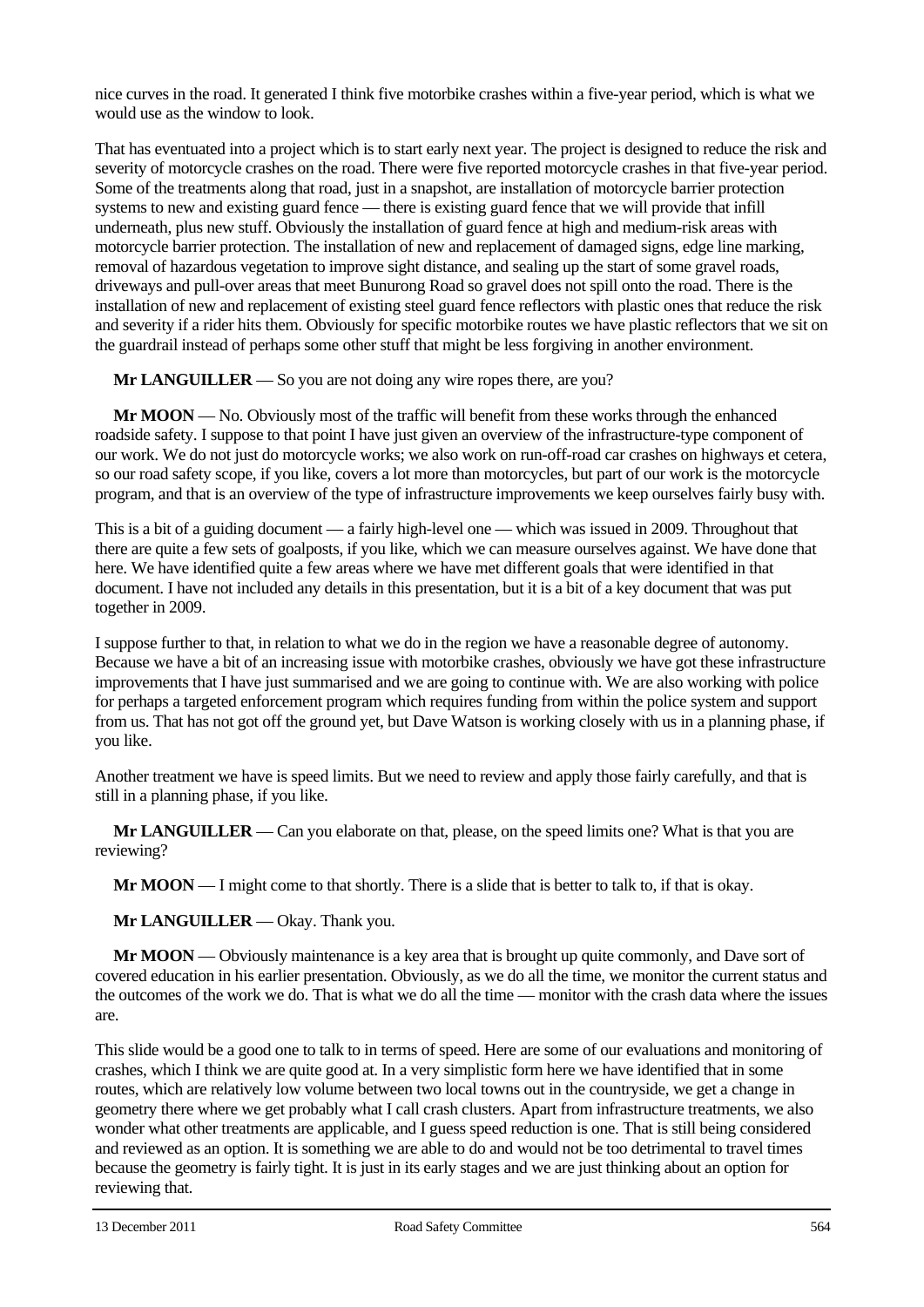**The CHAIR** — What are the options for reviewing that?

**Mr MOON** — We have our own guidelines within VicRoads. Their intention is to provide consistency around the state. Primarily it is related to the fact that where the speeds are lower there is more abutting activity. That is the principle of speed limits. So as you see a town, you will see a 60 or 50. There is the development and activity. As you get out of the town it goes up to 80 or 100. The difference here is that this is in a rural environment, where there are just paddocks, so it is not necessarily consistent with how we would apply speed limits. It is something we are considering. If there is enough support internally, then we would consider looking at some of those.

**Mr LANGUILLER** — I am just wondering about setting up speed limits. I drive a reasonably big car with big, thick tyres, ABS and so on; somebody else rides a scooter, a moped or a Harley. What may be an appropriate speed for me driving on four wheels and so on may not necessarily be appropriate for a two-wheeler. How do we make those decisions? When you apply your signage and you put 45 on it, it may well be 45 for me — I am driving on four wheels, I am secure, I have a couple of other gadgets that I am not even sure what they are for but I am told that I should put them on when it rains. What is the logic there, if I may ask you?

**Mr MOON** — Just to get into a bit of detail there, with speed limits, it is really the driver's responsibility to pick a speed up to the speed limit that is safe, because it is too difficult otherwise. You get changing conditions every day. It could be 80 one day, 45 the next with rain and hail and then back up to 100 the next day. Part of the Road Safety Act requires the driver to pick a speed that is safe up to the speed limit. The question is very difficult, because at any one time there is really no speed limit that will apply across the year.

**Mr LANGUILLER** — Is the speed limit based on your assessment of what may be close to being appropriate for cars, or is it what may be close to being appropriate for motorcycles? You know what I am getting at? Do we determine that speed limit based on the most vulnerable road user and build up from there, or do we do it the other way around? The 45 may well be good for me, and that is your guidance, and most road users would say, 'Look, if VicRoads and Victoria Police tell you that you can do 45, that is what I am going to be doing'.

**Mr MONACELLA** — I just want to differentiate. Are we talking about the statutory sign speed or the speed advisory that we would put along the curves that would vary depending on the geometric standard of those curves?

**Mr LANGUILLER** — How do you determine it? Which one do you determine?

**Mr MONACELLA** — There is the statutory speed, which is the question that Wayne was trying to answer, and then there is the speed advisory signage that we have got — the yellow signs — that would warn motorists that they are approaching some geometry that is perhaps of a lesser standard.

**Mr LANGUILLER** — So, for example, that one.

**Mr MONACELLA** — For example, that one there. That would be based on the geometric make-up of that curve, which includes the radius, which includes the assessment on the super elevation and the friction level of the surface. That is a well-established standard, and it would cater for the general road user. I think with some of the speed studies that we have done, generally motorcyclists are able to travel a lot quicker around this geometry than cars and trucks. If anything, it is actually a disadvantage in heavy commercial vehicles.

**Mr ELSBURY** — Just following on from that, what I think Mr Moon is pointing out is that if you travel at a speed that is a safe speed for your vehicle, that is your responsibility. There are parts of the alpine regions where I would a probably need a CAMS licence for rally driving to be to be able take the corners at the speed that is the speed limit, let alone what the advisory sign is. It is not so much a case of this is law and this is what you must do. That is why they are advisory. They are just advisory, are they not? So the advisory signs are set up as a guidance to road users not as a gospel truth.

**Mr MOON** — They are not regulatory; that is right. Really what we are trying to do with these advisory signs is give some advance warning to a curve that might be quite tight and say, 'This is a 45 curve or a 60 curve', so in advance someone would read those and say, ' Right, I know what I am coming up to'. That is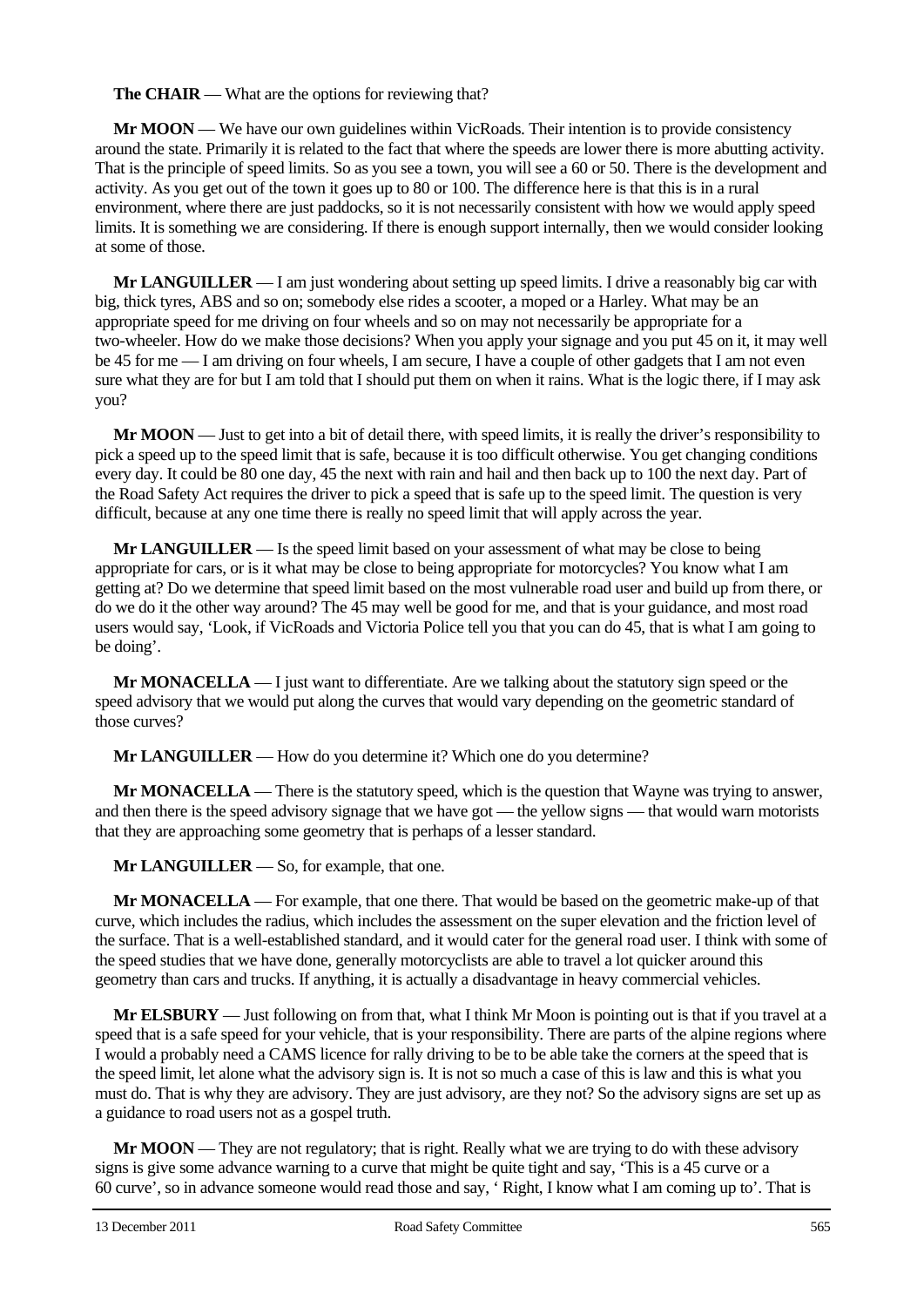the intention of these. They are really quite valuable in terms of what is ahead. The yellow signs with the black arrows on them, the guideposts and the white lines are also indicators. You can pick up cues. All of those help, but in advance of a curve we will stick up these advisory signs.

**Mr LANGUILLER** — I wholeheartedly agree with you, and I certainly agree with common sense, except that it is hard to put common sense into statutes. I would suggest that if we were to ask 10 people about that signage, they would probably say, 'That is the speed limit; that is what I can do', and they would not necessarily assume that that it is he guidance. I am not sure that most people — —

**Mr MOON** — I think most people realise that the black on yellow is an advisory and there is a distinct difference between that and the white, black and red signs, which are regulatory.

**Mr LANGUILLER** — You have done research on that?

**Mr MOON** — No.

**Mr LANGUILLER** — I am seriously asking this question, because I think the question of education, in terms of how we use roads, is an important one, and I think you are doing a good job on that, but I am not confident that road users would necessarily make that distinction. I would be happy to be proven wrong, of course.

**Mr MOON** — I think you would get better feedback from the police on that, but my gut feeling would very strongly be that people understand the regulatory signs, and these advisory signs are quite different. I think they know what they mean.

**Mr MONACELLA** — And therefore ignore them at times.

**Mr ELSBURY** — That is what I was going to say. I am not a hoon, but I do not think I have never taken a corner at the speed. It has been adaptive to whatever I think is going on. Up near Castlemaine they should have signs that say, 'No, seriously — 45 around this corner', because there are some tight ones around Castlemaine, but then on other occasions you will have an advisory to do it at 40, and you can easily take it at a reduced speed but not at the advised sign speed — but that is your decision to make as the driver.

**Mr MOON** — I think principally what they do provide, though, is a cue to a curve — that it is a bit tighter.

**Mr ELSBURY** — And it builds awareness. As a driver, it builds your awareness that there is something coming up. Okay, I have got to pay attention to this. What do I do? Okay, I will make a decision now. If it is the right one, I will make it, but if it is the wrong one, I will be in deep trouble!

**Mr MOON** — These are our regional objectives, if you like. I have spoken about those. We are trying to get a handle on crash clusters. Just in broad terms, this is an indicator-type graph of how the road authority would apply its logic to infrastructure solutions. The bottom axis is traffic volumes, and as the volumes get higher, obviously the preference is to do infrastructure solutions. As you get to a lesser volume travelling back towards the left-hand side on the bottom axis, there is a bit of middle ground where it is a bit hard to know, and on the left-hand side, there is an area where certainly the investment in infrastructure is relative to the volumes of vehicles on the road. It is probably quite expensive for a small volume, and speed limits in a sense could be an option. Obviously if you start to reduce the speed limits on high-volume highways, you are inconveniencing a lot of the travelling public, and certainly the investment in infrastructure comes into that. So it is really a common-sense type of graph, but it is interesting just to have an overview of how that thought process goes.

That is the last slide there. It is just a bit of a pondering one, where at this stage we have got a bit of a trend upwards in our crashes within the eastern region, which is fairly big. We have a little dip in 2010 that is probably related to rainfall, and I have nominally put in from 2011 onwards. If you were to achieve a 10 per cent reduction every year, that is what it would look like in 10 years. It is more of a thought provoker than anything else and perhaps a target that we could be adopting. The idea of the presentation was more to enlighten the committee on how we go about our infrastructure works and how we spend the motorbike levy. I can provide examples of the barriers, the bell-mouthed ceilings and all the bits and pieces that, really, will take a lot of work to firstly monitor and find, then scope up and get approvals, do the detailed design drawings et cetera,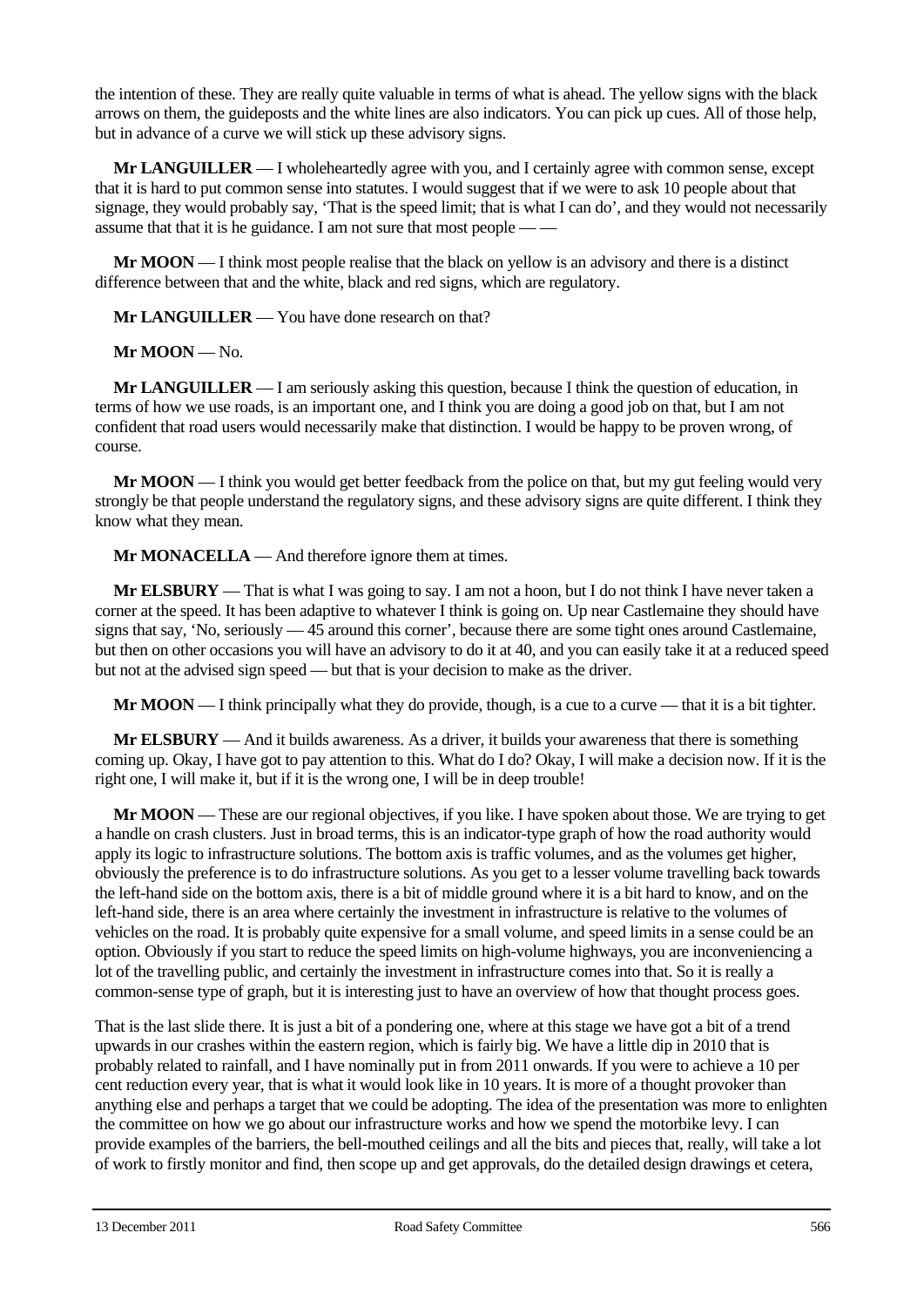get them funded and hand them over for construction. That whole cycle would take two years-plus, but the outcomes are quite impressive.

**The CHAIR** — Thanks very much, Wayne. We have a number of questions that we want to put to you. We have them covered, in part. The committee is aware of a VicRoads trial using modified wire rope safety barriers in Gippsland. Why is VicRoads undertaking the trial? Was it because there was a recognised risk with the existing wire rope safety barrier, and what do you hope to achieve with the trial?

**Mr MOON** — Just a bit more information on the trial — is it to do with motorcycles? What is the context of the trial?

**The CHAIR** — There is an understanding that VicRoads currently has a trial using modified wire rope safety barriers in Gippsland.

**Mr LANGUILLER** — I think it is a Ken Beer presentation in WA.

**Mr MOON** — I think that might be managed within the Latrobe region, along the South Gippsland Highway. I think they might have that barrier up the middle. They have also included some motorbike-friendly cushions, if you like. The specifics and the details of those — I am pretty sure I know what you are talking about, but it is managed from the metro region. It is in Gippsland but is not driven out of this area.

**The CHAIR** — Ken Beer has done a presentation involving stack cushions.

**Mr MOON** — Yes, I have seen the slides that he presented to you. The work is in South Gippsland, along the South Gippsland Highway, but managed from the metro south-east region.

**The CHAIR** — We will follow up on that. A couple of allied aspects of the question to you was whether VicRoads was looking to modify all the existing wire rope safety barriers in Victoria.

**Mr MOON** — That will depend on the outcome of the trial, I think.

**The CHAIR** — Do you know the cost of modifying the barriers?

**Mr MOON** — No.

**The CHAIR** — Do you know how many kilometres of wire rope safety barrier we have in Victoria?

**Mr MOON** — No.

**Mr LANGUILLER** — Or in your region, for that matter?

**Mr MOON** — I have an idea, but I would have to take that on notice.

**Mr MONACELLA** — We do have an entry office; it is not a statistic that we have come in here prepared with today, but we do measure the length of the guard fence and the wire rope. We will be able to provide that, if required.

**Mr LANGUILLER** — I will follow the script for the time being, if I may. In terms of engineering, what can VicRoads engineer to change the riding behaviour of motorcyclists? The committee was recently given an example by a RoadSafe group which installed what it called 'unconventional signs' to encourage drivers to slow down. Do you think the signs work? What other engineering options do you have to try to change driver behaviour?

**Mr MOON** — Engineering solutions are more intended to reduce the severity of injury, as you have seen from this presentation. I think it is somewhat challenging for engineering solutions to change rider behaviour. Some feedback I have had from riders is when they start seeing treatments like we have just shown with lots of infill under barriers, they tend to see them as a trigger and say, 'Okay, this is telling me something here; there are a few risks around here'. In a de facto way these styles of treatment, I have heard, can change behaviour. In some ways they are better signs than any physical sign. When they see motorbike treatments they think perhaps there is something there they need to be aware of.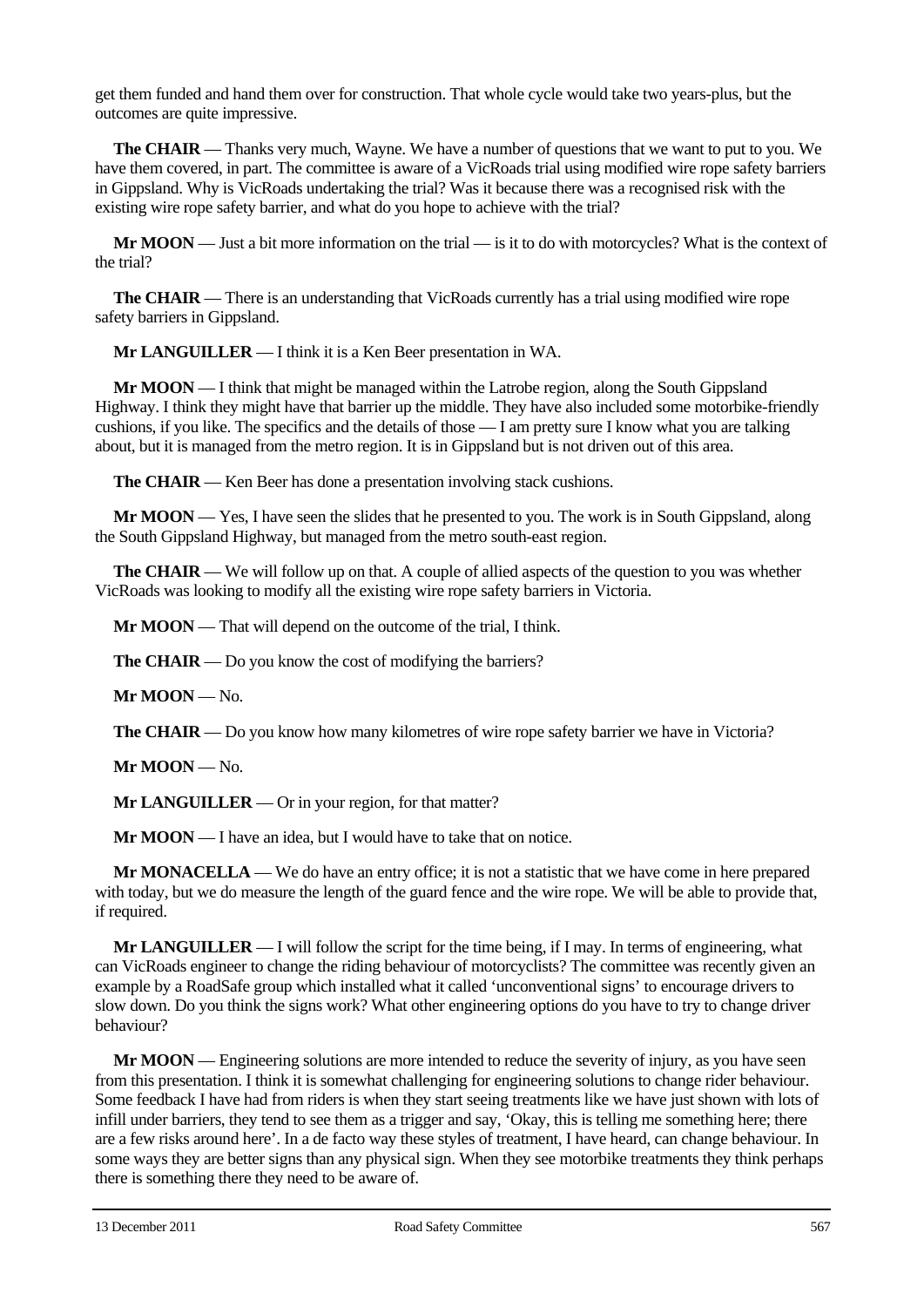**Mr MONACELLA** — Infrastructure treatments alone will not be sufficient, it would be fair to say, to achieve a huge decrease in the motorcycle crash rate on their own. It has to be a multi-pronged approach, which is what Wayne was explaining. It is about trying to change behaviour at the same time, which may include things like reviewing speeds as well as working in with Victoria Police in terms of enforcement. Infrastructure alone, I think it would be fair to say, is not the only way to change that behaviour.

**Mr MOON** — A safe system relies on safe infrastructure on the roads — we have just gone through that and it also relies on a compliant driver or rider. If you are not in that compliant mindset, regardless of what vehicle you are in, there is a risk. A rider is particularly vulnerable; there is obviously not much protection around them, so obviously they are exposed a lot more when they are not in a compliant state. But to achieve that is very challenging, I think. I am not sure if infrastructure solutions are going to make great inroads in that area.

**Mr ELSBURY** — Because a motorcyclist is so vulnerable, as you have just pointed out, variations in the road tend to have a greater effect upon a rider. So if there is an issue like gravel across the road or a pothole has formed, how long would it take VicRoads to get to a problem area, and how would a road user make VicRoads aware of such issues?

**Mr MOON** — To the first part of your question the answer is that within the Road Management Act a road authority has to have a road management plan, and that plan is based on priorities, so there are response times relating to the different hierarchy of roads, if you like. On the Princes Highway with a high volume there are quicker response times.

**Mr ELSBURY** — Sorry, I am just thinking that if a truck runs into an overpass on the Monash, that will get some attention, but a pothole will take a bit longer?

**Mr MOON** — Yes, and probably longer on a C route than an A route. These are all predetermined and available to the public; they are part of the VicRoads road management plan. Each road authority has the same — the council and the DSE — for the roads they are responsible for. I think they need to have a road management plan, and they will have a priority system of A, B and C routes, the different styles of issues potholes, trees over road — and prescribed response times to each of those.

The second part of the question was: how do we become aware of that? We have a routine monitoring inspection program where, again, they are more frequent on an A road than a B road and a C road. We have a program of inspecting roads, so we try to find issues ourselves. Also the public can ring in on the 13 11 70 number, which will get us to react and respond and prioritise accordingly. There is a fairly well-structured process around that.

**The CHAIR** — Mr Moon, I was not familiar with that number you have just given. I note with recent rainfall there has been a number of problems on roads in the region I represent. Where is that number advertised for people to ring in on?

**Mr MOON** — The 1300?

**The CHAIR** — Yes.

**Mr MOON** — I think it is pretty clear on the VicRoads website. Certainly in the metro regions it is on all the traffic signal control boxes.

**Ms McCALLUM** — Also through our Gippsland Road Safety Network and the motorcycle working party our members felt really strongly about road maintenance, and given that a lot of the popular motorcycle routes are on C class roads it might be two weeks before they are inspected. The brochure that Dave Watson has left is going out to clubs and retailers to try to encourage our community to help notify us — 'Don't wait for someone else to do it; get it fixed'. In the educational component we are trying to ensure that everyone is aware they can do that.

**The CHAIR** — It is a mildly interesting point. I am not sure if my colleagues were aware of that report number?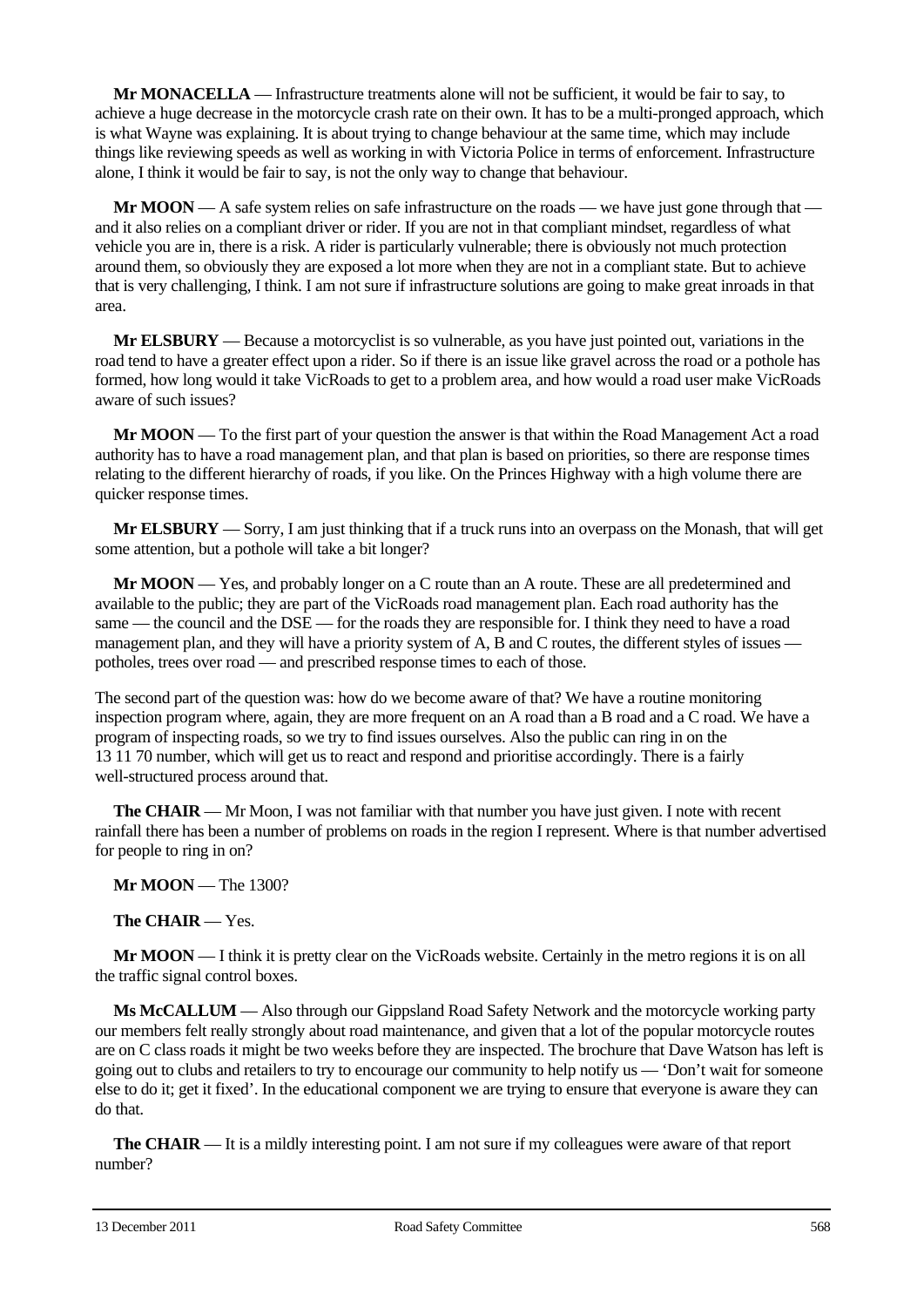**Mr ELSBURY** — I was not aware of it. The only time I would have come across it would have been if there was a traffic signal fault. If I was going to report it, I would not have thought, 'Pothole, gravel — —

**Mr MOON** — They certainly come through that number. It is a 24/7 number. As to how widely it is promoted, there are probably others in the business who would answer that.

**The CHAIR** — I have had people contact my office who have written to VicRoads in relation to potholes, and it can be a more convoluted process than them being zeroed in on straightaway.

**Mr MOON** — I suppose what I would add to that is that when they are called in we have an electronic tracking system. There is a quite robust process where if it is called in, it is logged, and if the customer wants feedback, we will ring them back. It is quite an impressive or rigorous system.

**The CHAIR** — I am interested that the motorcycle groups have access to that number so they can make their reports, and I can understand that being a relevant factor — so there is some sort of direct feedback that is available.

We have a cue from the crowd at the back.

**Ms TAME (from gallery)** — It is on the motorcycle renewal brochure that goes out with our renewal for our rego.

**The CHAIR** — We can take commentary from the back. If we could have your name and postal address.

**Ms TAME (from gallery)** — I am Jenny Tame; I am from Gormandale.

**The CHAIR** — Do you have a postal address?

**Ms TAME (from gallery)** — Yes, <address confidential>.

**The CHAIR** — Thank you.

**Ms TAME (from gallery)** — I was just trying to prompt that that 13 11 70 number is on the motorcycle renewal notice. It explains the motorcycle safety levy and explains that number down on there so you can report potholes and road hazards generally. It is not prominent, but it is there.

**The CHAIR** — Thank you for that. Mr Moon, would that appear on the general VicRoads licence renewal data for me as a motorist?

**Mr MONACELLA** — I am almost certain it is also included on our registration renewal slips. Is that correct, Alana?

**Ms McCALLUM** — I think so.

**Mr MONACELLA** — I am pretty sure.

**Mr ELSBURY** — Or it will be soon, anyway.

**The CHAIR** — Thank you for that.

**Ms McCALLUM** — Just with these brochures also, within our region they include each of our six municipalities. Part of the problem is helping the community to understand who is responsible for an arterial road or council road, but we are trying to do that as well.

**Mr LANGUILLER** — Can you detail for the committee what proportion of funding for repairing roads in this region comes from the motorcycle safety levy? Do you know that?

**Mr MONACELLA** — The motorcycle safety levy does not fund maintenance per se. The maintenance of our road network is state funded on an annual basis, outside of the motorcycle levy program.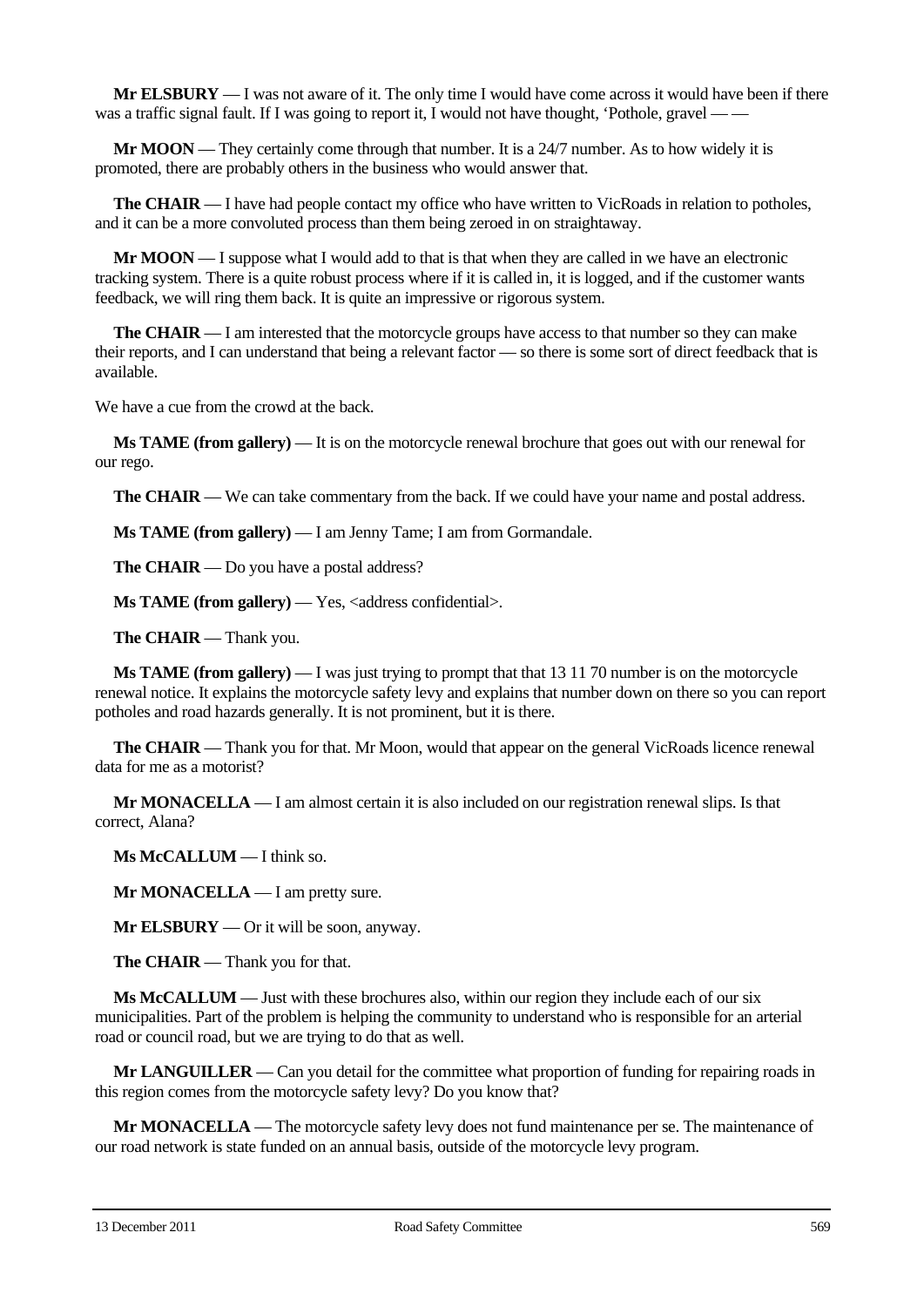**Mr ELSBURY** — In relation to the levy, we saw the map that had the dots on it like it had chicken pox. How many were actually funded, because I did not have the time to count how many were funded in this region?

**Mr MONACELLA** — Fifteen to 20.

**Mr ELSBURY** — Fifteen to 20?

**Mr MONACELLA** — So far.

**Mr ELSBURY** — On another matter, when I was driving out of Yarragon I saw a sign on the side of the road that says, 'Safe system road, TAC funding of \$16 million', I think it was. What does that mean exactly?

**Mr MONACELLA** — About 12 months ago the TAC provided some funding for the upgrading of the Princes Highway east between the interface of our region and south-east metro, which is at Bunyip River, and the New South Wales border to the east. To undertake a review of high-crash locations they have come up with a combination of traditional and innovative treatments. The actual location you are referring to is a project that goes between Bunyip River and Traralgon, where we are predominantly dealing with the run-off-road-style crashes, where cars are running off either to the left or the right into the median and hitting hazards. That project, which is commencing on the ground at the moment, will start with some tree removal in the medians and in the outer verges, and then it will include quite a substantial amount of installation of wire rope safety barriers, wherever possible at a good offset away from the through-traffic stream.

**Mr ELSBURY** — My last question, just to be completely divergent in all of my questions, has to do with the rub rail and such. It is a good initiative, putting the extra bit of rail in underneath the W-beam barrier to provide that extra bit of protection for motorcyclists. However, we have come across some evidence that has found it is not so much the underneath of the rail that causes any problems but more the top edge and the uprights that are causing injury. We have seen some footage of crash test dummies running into the rail at a reasonable speed, and the impact with the uprights causes demonstrable damage not only to limbs but also to anyone whose head might bounce off them — they do not exactly bounce; they stick to them. Are there any measures that VicRoads is looking at to rectify those sorts of issues? I know every time we talk about this we are adding another cost; I mean it was \$100 per metre for the rail to start with, and we are adding yet another thing with the rub rail underneath at \$175 per metre, but these are issues that motorcyclists are having to deal with.

**Mr MOON** — That is certainly my experience over many years with fatal crashes with guardrails. Those uprights are really lethal. That is why you see the programs on popular motorcycle routes to put those infills underneath. They do not just protect them from the uprights or barriers but also from, probably, the hazards that the barrier is there primarily to protect cars from, which is rock faces, trees and stuff like that. Those infills are really significant improvements to those barriers.

**Mr MONACELLA** — I am perhaps a little bit confused by your statement there. With the rub rail it would be fair to say that the upright is enclosed behind the rail.

**Mr ELSBURY** — But if you come off the bike and you come over the top of the rail — because you are almost a rag doll as you are coming over it — if your arm hits one of the uprights as you are coming along, we have seen some pretty nasty footage of what would happen to a person. Is there any treatment that is being thought of for the top of the rub rail?

**Mr MOON** — I do not think so. I think the primary intent and the most benefit we can add now is to stop them hitting it. In most cases a lot of riders will slide off their bike and along the ground and then snag underneath the barrier.

**Mr ELSBURY** — Okay. By increasing their height in the first place you are improving the impact.

**Mr MOON** — The height of the W-beam up the top is primarily designed for a vehicle, so it is set at a key height for a vehicle. The infills underneath are meant to do two things including stopping a rider from sliding under that rail, and in most cases when they come off they tend to hit the ground and slide. One of the issues has been that they will snag on those posts and, like you said, there are pretty poor outcomes. They also allow a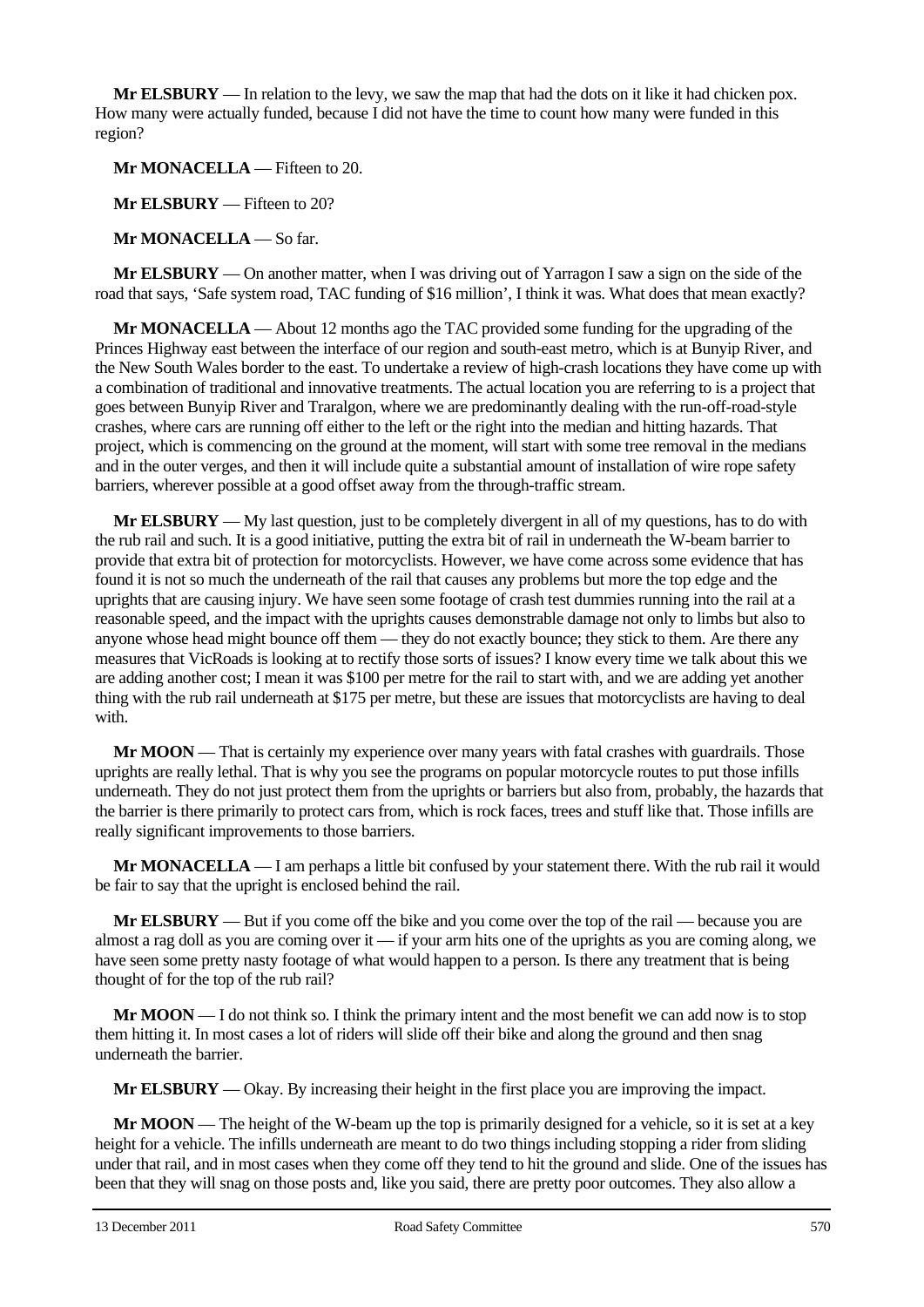rider to deflect more, or I suppose, with less severity. I suppose thirdly, I do not think we have a lot of understanding or vision about protection over the top.

**Mr ELSBURY** — So there is no movement towards a capping of those uprights?

**Mr MONACELLA** — No.

**Mr MOON** — We understand that the primary issue is — and I am not saying they do not go over the rail of the first post — that largely they will slide on the road and hit underneath it. That is the biggest issue.

**Mr ELSBURY** — The hope is that they have reduced speed enough that they will be washing off it as they rub against the rail rather than hitting it and folding over the top.

**Mr MOON** — Yes. Granted some will go over the top as well.

**Mr LANGUILLER** — I have a couple of questions in relation to your data. Do you include the off-road injuries and fatalities as well as the on-road and unsealed off-roads?

**Mr MONACELLA** — No.

**Mr LANGUILLER** — Why not?

**Mr MONACELLA** — Perhaps I will answer by saying that VicRoads is the responsible road authority for arterial roads. I guess our local municipalities are the responsible authority for local roads. My understanding up until earlier was that the Department of Sustainability and Environment was the responsible authority for off-road.

**Mr LANGUILLER** — To be fair, because I think you heard me say before — —

**Mr MONACELLA** — I did.

**Mr LANGUILLER** — I think it is fair that for all intents and purposes, and I want to put this on the record, that I am not a lawyer, and to my knowledge we have not received legal advice, but as I read it in section 3 'road' means:

(a) an area that is open to or used by the public and is developed for, or has as one of its main uses, the driving or riding of motor vehicles

In the absence of a definition that actually excludes unsealed off-road areas, and particularly in the light of the Auditor-General's report which suggests, as I recall, that VicRoads has not focused enough on the off-road strategy for the purpose of preventing serious injuries and fatalities, I do understand this is a region and I do not wish to sound unfair in putting this on you, but it appears to me that you are responsible for those roads.

**Mr MONACELLA** — I do not think we are in a position to debate it today. My preference would be that perhaps you seek some policy advice through Ken Beer's area regarding that.

**Mr LANGUILLER** — Yes. I accept that, and I do so because I think you are doing a terrific job. These are issues that we need to sort out at other levels, but I think it would be fair to suggest the committee has been impressed by the work that has been done in this region. We certainly were impressed by the work conducted by Ken Beer and the pilot program that we saw in WA — to be perfectly honest, I wish we had seen that presentation here in Melbourne, but as it happened, we saw it in WA and it was just terrific. I think most other jurisdictions would look up to VicRoads and the kind of work that you do. But from my personal point of view I believe the off-road issue is one that will need to be sorted out.

Given your experience with VicRoads, and I assume a reasonable period of time working on road safety, would you say there is a progressive, positive change of culture within VicRoads in terms of building roads and infrastructure, keeping in mind all road users, particularly vulnerable road users? To what extent do you think this is changing for the better so far as incorporating the motorcycling culture within VicRoads?

**Mr MONACELLA** — I think we are in a much better position now than we were 10 years ago in taking all these different road users into account. We have had targeted programs. As Wayne said, a lot of our treatments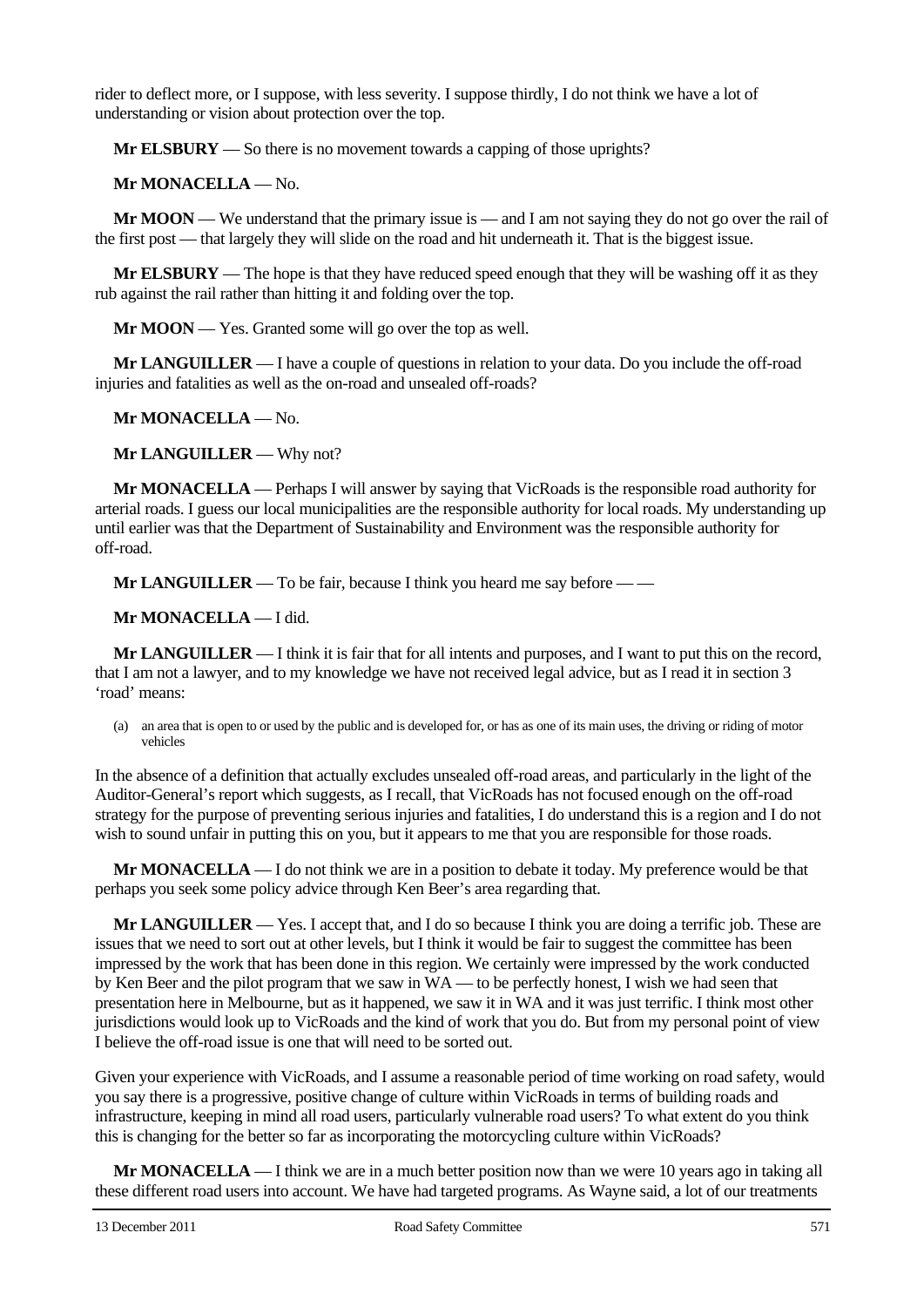that we apply are for all road users primarily. This motorcycle program has enabled us to target and focus on that specific problem and look at some innovative treatments to try to make a difference with that specific road user group, which incidentally represents only a very small percentage of the road fleet, as you would be well aware. Likewise with pedestrians, we have similar programs and strategies where we try to isolate high pedestrian-risk areas and have similar treatments that are targeting just that road user.

With the Transport Integration Act, once again that has in a way forced us to look at all road users with every decision we make on improving infrastructure. It is no longer just about getting vehicles from A to B; it is about considering all users, whether they are minor users or not — all those other users who use our road systems. I think we are in a much better position than we ever were. We are much more focused on providing that balanced approach.

If I could just go back to the off-road discussion, I would like to talk a bit about it. I am certainly not going to challenge you on the act, but something that we do very well in this region is our relationships with local government, in that not only are we trying to interrogate crashes on our own arterial roads but we also undertake that on behalf of local government and then provide that feedback to local government to enable them to take advantage of other infrastructure programs or funding for infrastructure programs on the roads that they are responsible for through the Nation Building program's Black Spot program which Wayne's area manages. Out of that we have seen some very substantial improvements being made to local roads. Even though we are not directly responsible for local roads, we are partnering up with local government to enable them to take advantage of those programs, which in some cases involve some motorcycle-friendly treatments, albeit there are not a lot of local roads in this region that exhibit the same problems on arterial roads that Wayne has explained. Would that be fair to say, Wayne?

**Mr MOON** — That is right, yes.

**Mr MONACELLA** — We do not have a lot of trend on local roads where there are crash clusters that are specifically motorcycle related. In addition to that, in recognition that there was a large off-road motorcycle crash problem, we also collated a lot of crash data for those off-road locations and provided it to the DSE for them to consider as part of the management of those roads from a road safety perspective. We have tried to be a little bit lateral in our thinking and not just looking at and worrying about our own ship only. However, we cannot dictate to those other jurisdictions how they manage their roads or road safety in general. We can only provide guidance and information.

**Mr LANGUILLER** — Just very quickly if I may, in relation to the VicRoads and TAC advertisements, including the one that you saw today from Victoria Police, what do you think in your judgement? The reason why I ask you is that motorcyclists have said to us in some submissions that they do not necessarily relate to some of the advertisements that they see on television; they do not think they are necessarily for them, or they are not pertinent or relevant. If that is the case, and I have no evidence of that and I am only basing this question on some submissions put to us, then what do you think?

**Ms McCALLUM** — Certainly the TAC does the most advertising for motorcycling across the state. In regard to the advertisements that you saw earlier and the one from the previous year, the ER group had actually applied to the TAC to do local campaigning as a pilot to see if it was more effective. It was knocked back on the basis that it was already being covered at a state level. Our local riding community is very happy to tell me that they do not relate to it, it is too broad, it is too high level. I will get the original ad to the committee to have a look at. It was all about localising it, letting Gippslanders know what the issues are in our area and eliminating assumptions, because there are a lot of false assumptions in our community about what the issues are, why people are crashing and who is crashing.

Now that these ads are running, I am working with MUARC to try to do an evaluation to determine whether the local campaign is more effective than the state one, and taking into account our banners and billboards programs as well. We also have ads on local radio about planning ahead for a weekend ride, for a returning ride, and things to that effect. It is a bit of a combination of things, not just one avenue. So stay tuned, we will let you know.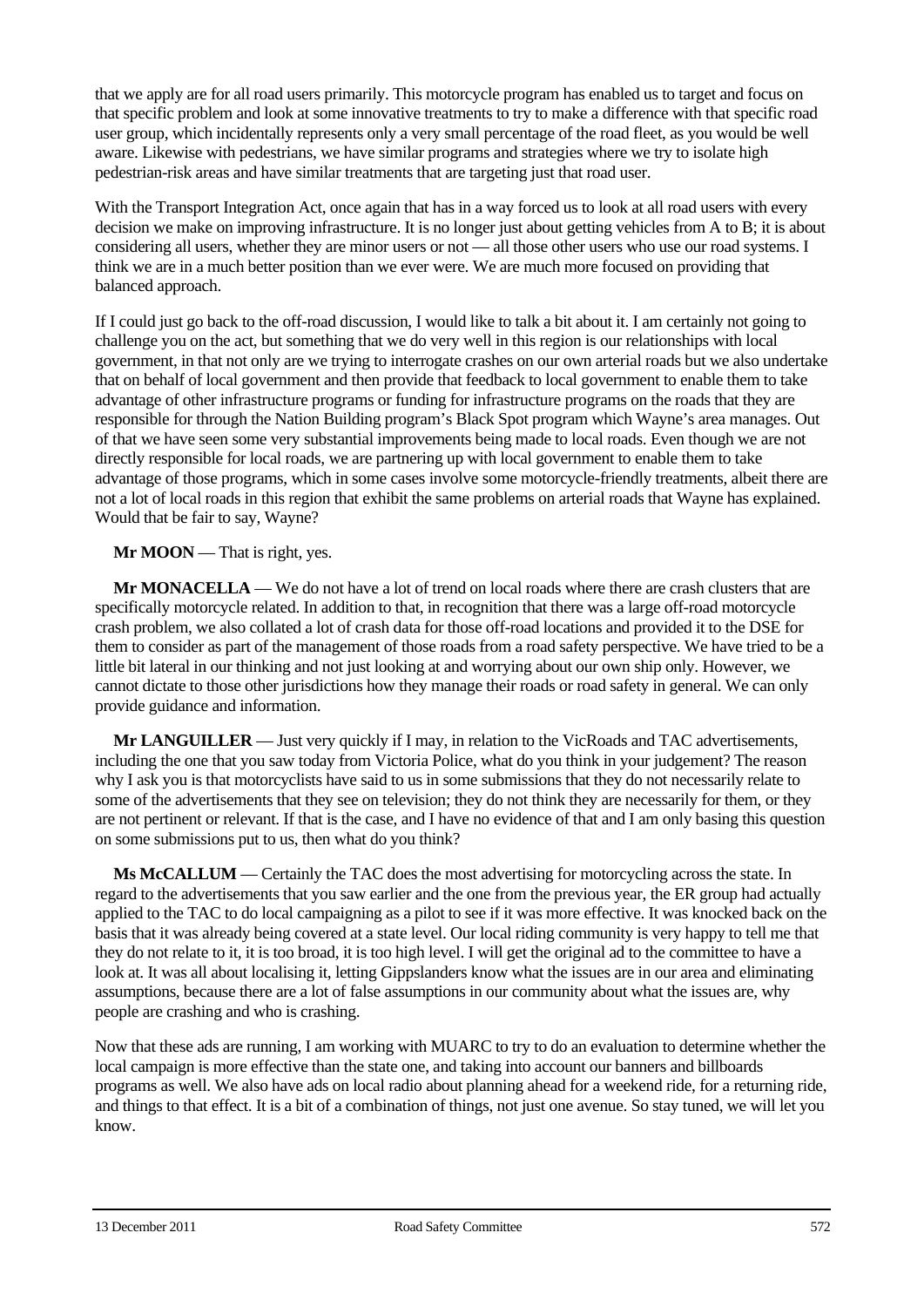**The CHAIR** — Is there a view in Gippsland that the central campaigns do not reach the target market and audience in the right way, whereas locally generated campaigns are more responsive to local interest and local horizon?

**Ms McCALLUM** — Yes, that is the feedback that we have received anecdotally from last year. One of the TAC ads that we see playing quite a lot is the car driver not looking out for the motorcyclist. I think almost 89 per cent of our crashes involve single vehicles on bends, so it is not relevant to our area. Again, that is one of our assumptions. If you talk to motorcyclists, it is always the cars, but in our region that does not seem to be the case.

**The CHAIR** — Yes. I can understand that in the city there is a lot of interaction, so to speak.

**Ms McCALLUM** — Yes, that is right, so the state campaigning does not always hit the mark for us out in the rural area.

**The CHAIR** — Great. Thank you.

**Mr LANGUILLER** — Just in terms of your local partnerships, I think we have heard in all our forums and hearings the various agencies saying to each other, 'Maybe we should cooperate with each other more' — VicRoads, the TAC, Victoria Police, the motorcyclists, the clubs, the community and the fraternity. Are you confident that you are on track in terms of your partnerships that are at your level?

**Ms McCALLUM** — Yes. We have the regional road safety network that has all of the local government groups as well as the Department of Education — we are trying to get into schools — and the Department of Planning and Community Development. We are trying to integrate road safety into other existing programs, and that group has developed a Gippsland road safety strategy, of which motorcycling is one of the regional priorities. As a result of that, it is receiving a lot of our focus and resources and is then supported heavily by the motorcycle working party, where again we have the key participants: police, community representatives, retailers, trainers, clubs. Not only do we have all those on that working party but we also have a database where we are in touch with all of the retailers in the six shires. That is quite groundbreaking across the state, and those groups are using data to specifically target direct issues. One of the brochures there is specific to a road that has been treated by Wayne's area, but upon reviewing the crash data we have determined that 100 per cent of the recent crashes involved visitors to our region. So some local campaigning — —

**Mr LANGUILLER** — One hundred per cent, did you say?

**Ms McCALLUM** — Yes, in the period that we looked at — and it is mapped on there — they were visitors. So we have had to tailor our education campaign to try to get to them before they ride that route of road. That is how the brochure came about. We are working in a more targeted way than we have ever done before, using really good intelligence and sharing that with Victoria Police as well.

**The CHAIR** — We thank you for your contribution today. Thank you very much for the detail and the work you have put into your presentation and the pictures that have given us a strengthened understanding of some of the barrier issues. I really appreciate your good work. Just as a matter of general interest about your background with VicRoads, Mr Moon, you are a civil engineer or road engineer; is that right?

**Mr MOON** — Yes.

**The CHAIR** — And Pas?

**Mr MONACELLA** — My original background is designing roads, so I guess I have always worked at that road safety interface, and my present role is to support those initiatives that we have been talking about today as well as to seek funding to implement those initiatives.

**The CHAIR** — And Alana?

**Ms McCALLUM** — My initial role was to work with the RoadSafe community road safety councils, but Victoria has undergone a restructure, so my role has now shifted to that of a community road safety adviser, which involves covering all behavioural components and all road users.